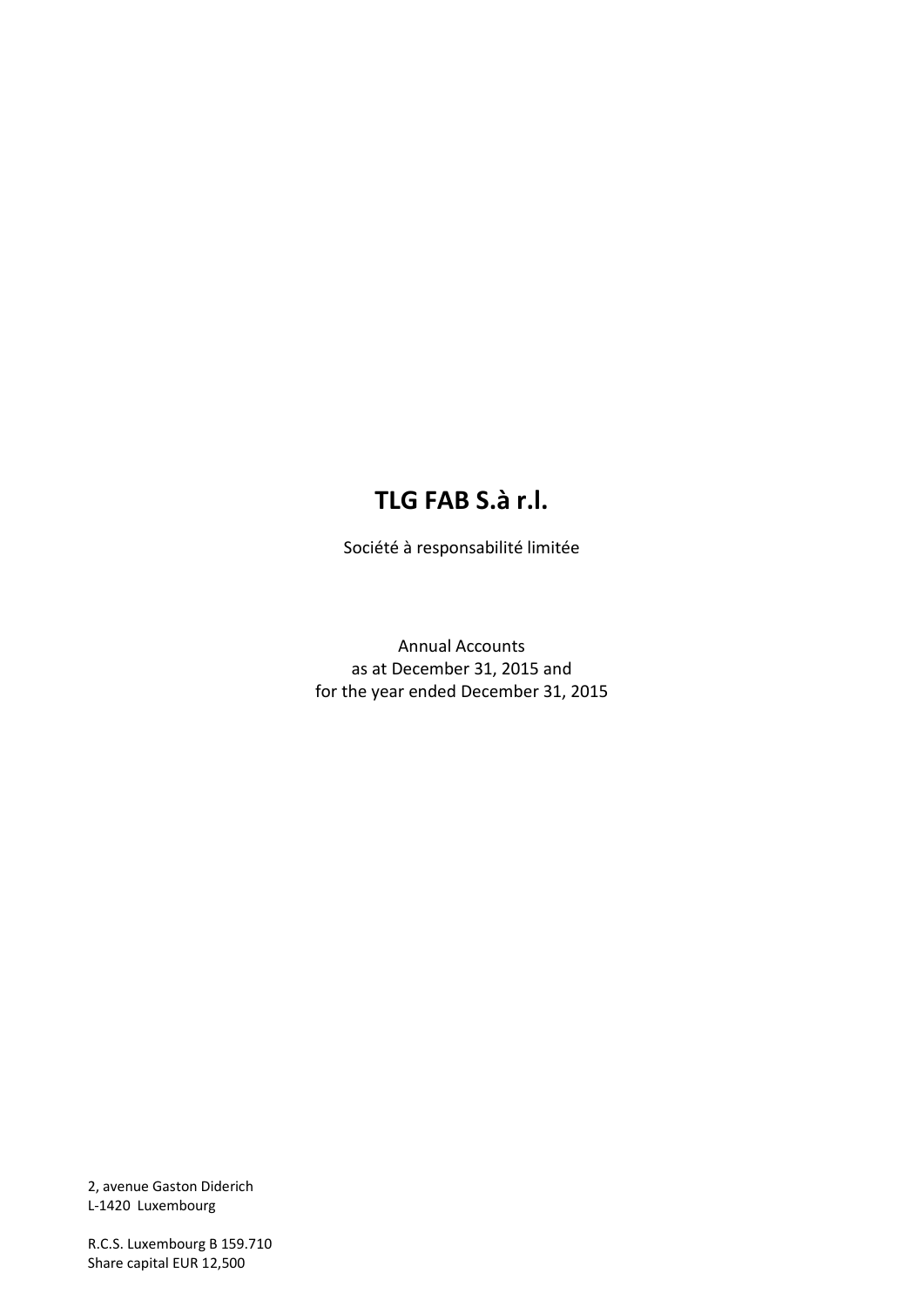### **Table of Contents Page**

| Independent Auditor's Report                                      | $1 - 2$  |
|-------------------------------------------------------------------|----------|
| Balance Sheet as at December 31, 2015                             |          |
| Profit and Loss Account for the year ended December 31, 2015      |          |
| Notes to the Annual Accounts for the year ended December 31, 2015 | $5 - 14$ |

\_\_\_\_\_\_\_\_\_\_\_\_\_\_\_\_\_\_\_\_\_\_\_\_\_\_\_\_\_\_\_\_\_\_\_\_\_\_\_\_\_\_\_\_\_\_\_\_\_\_\_\_\_\_\_\_\_\_\_\_\_\_\_\_\_\_\_\_\_\_\_\_\_\_\_\_\_\_\_\_\_\_\_\_\_\_\_\_\_\_\_\_\_\_\_\_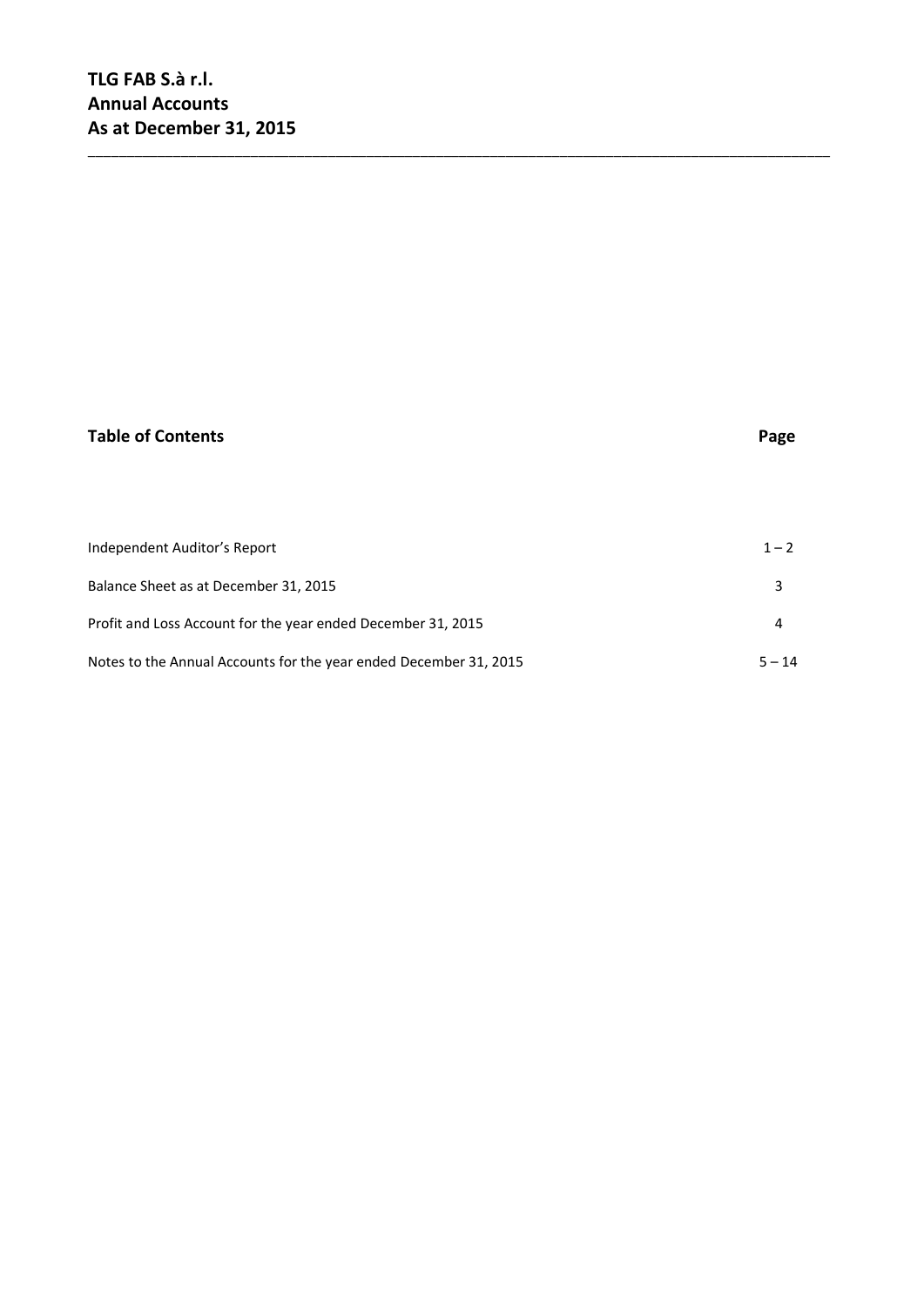

Ernst Bi Young Société anonyme

35E, Avenue John F. Kennedy B.P. 780<br>L-1855 Luxembourg L-2017 L

L-2017 Luxembourg

Building a better Tel: +352 42 124 1 R.C.S. Luxembourg B 47 771

### Independent auditor's report

To the Shareholders of TLG FAB S à r.I. 2, ayenue Gaston Diderich L-1420 Luxembourg

Following our appointment, we have audited the accompanying annual accounts of TLG FAB S.à r.l. (the "Company"), which comprise the balance sheet as at 31 December 2015 and the profit and loss account for the year then ended, and <sup>a</sup> summary of significant accounting policies and other explanatory information.

#### Board of Managers' responsibility for the annuai accounts

The Board of Managers is responsible for the preparation and fair presentation of these annual accounts in accordance with Luxembourg legal and regulatory requirements relating to the preparation and presentation of the annual accounts and for such internal control as the Board of Managers determines is necessary to enable the preparation and presentation of annual accounts that are free from material misstatement, whether due to fraud or error.

#### Responsibility of the "réviseur d'entreprises agréé"

Our responsibility is to express an opinion on these annual accounts based on our audit. We conducted our audit in accordance with international Standards on Auditing as adopted for Luxembourg by the "Commission de Suryeillance du Secteur Financier". Those standards require that we comply with ethical requirements and plan and perform the audit to obtain reasonable assurance about whether the annual accounts are free from material misstatement.

An audit inyolyes performing procedures to obtain audit eyidence about the amounts and disclosures in the annual accounts. The procedures selected depend on the judgment of the "réviseur d'entreprises agréé", including the assessment of the risks of material misstatement of the annual accounts, whether due to fraud or error. In making those risk assessments, the "réviseur d'entreprises agréé" considers internal control releyant to the entity's preparation and fair presentation of the annual accounts in order to design audit procedures that are appropriate in the circumstances, but not for the purpose of expressing an opinion on the effectiveness of the entity's internal control. An audit also includes evaluating the appropriateness of accounting policies used and the reasonableness of accounting estimates made by the Board of Managers, as well as eyaluating the oyerall presentation of the annual accounts.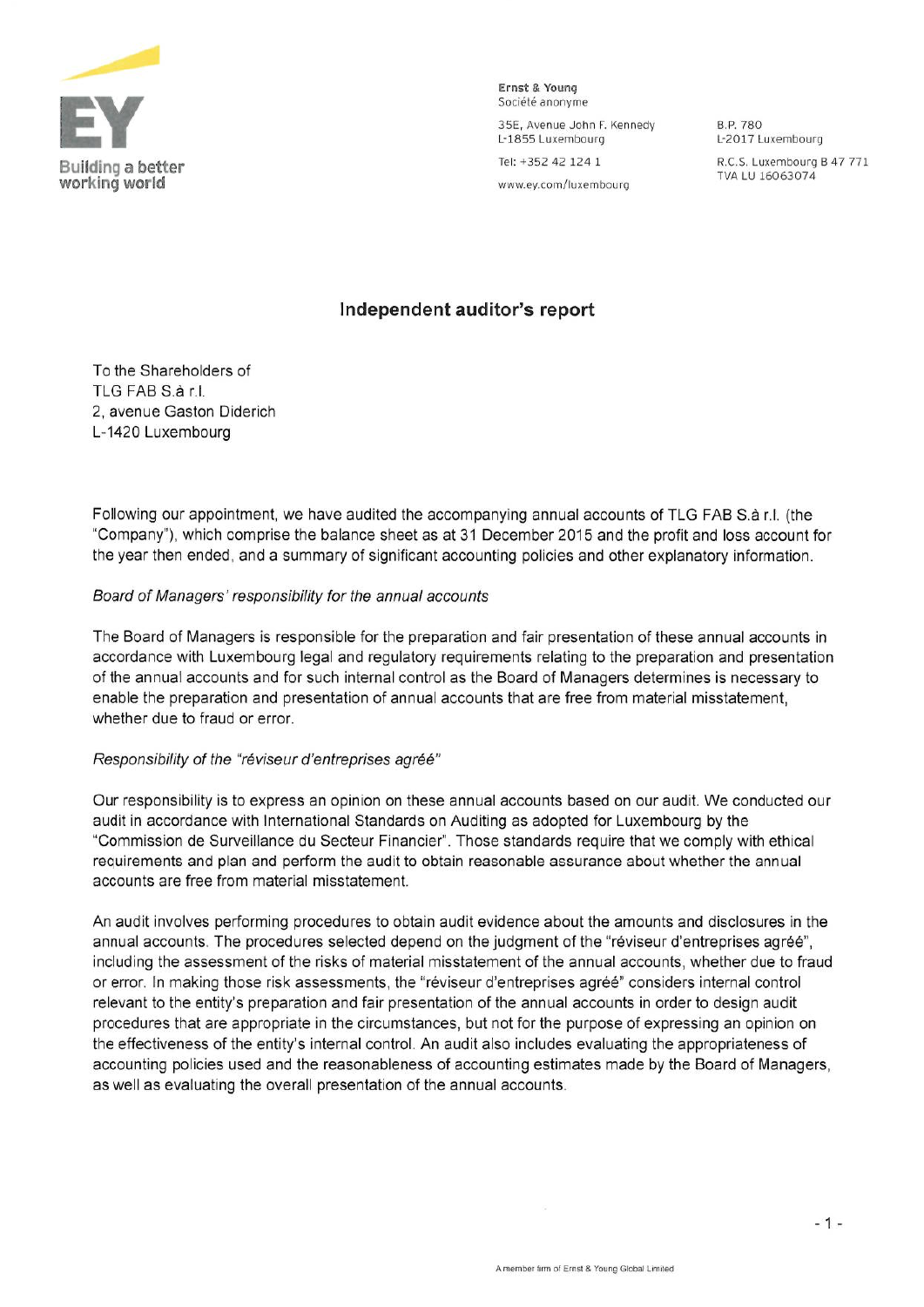

### Responsibility of the "réviseur d'entreprises agréé" (continued)

We believe that the audit evidence we have obtained is sufficient and appropriate to provide a basis for our audit opinion.

#### Opinion

In our opinion, the annual accounts give a true and fair view of the financial position of TLG FAB S.à r.l. as of 31 December 2015 and of the results of its operations for the year then ended in accordance with Luxembourg legal and regulatory requirements relating to the preparation and presentation of the annual accounts.

> Ernst & Young Société Anonyme Cabinet de révision agréé

Pavel Nesvedov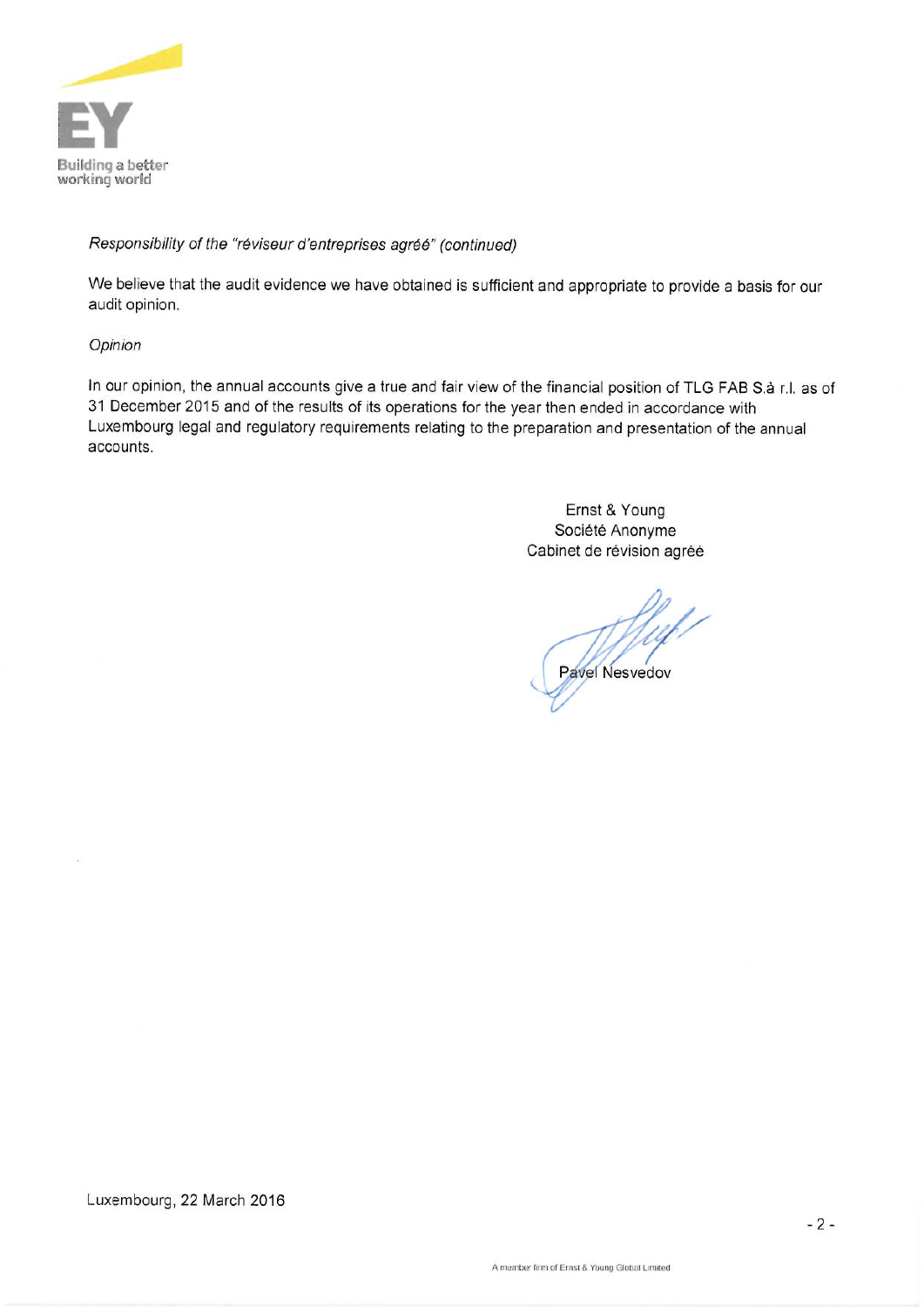| <b>ASSETS</b>                                         | <b>Notes</b> | 2015<br><b>EUR</b> | 2014<br><b>EUR</b> |
|-------------------------------------------------------|--------------|--------------------|--------------------|
| <b>FIXED ASSETS</b>                                   |              |                    |                    |
| Tangible fixed assets                                 | 2.2.1 / 4    | 29,548,515.71      | 30,109,593.74      |
| <b>CURRENT ASSETS</b>                                 |              |                    |                    |
| <b>Debtors</b>                                        | 2.2.2        |                    |                    |
| Trade receivables                                     |              |                    |                    |
| becoming due and payable within one year              | 5            | 14,449.03          | 223,294.14         |
| Other receivables                                     |              |                    |                    |
| becoming due and payable within one year              | 6            | 55,463.34          | 121,075.49         |
| Cash at bank, cash in postal cheque accounts, cheques |              |                    |                    |
| and cash in hand                                      | 2.2.3 / 7    | 3,992,304.38       | 1,717,831.32       |
| <b>PREPAYMENTS</b>                                    | 2.2.7        | 0.00               | 592.24             |
| <b>TOTAL ASSETS</b>                                   |              | 33,610,732.46      | 32,172,386.93      |

\_\_\_\_\_\_\_\_\_\_\_\_\_\_\_\_\_\_\_\_\_\_\_\_\_\_\_\_\_\_\_\_\_\_\_\_\_\_\_\_\_\_\_\_\_\_\_\_\_\_\_\_\_\_\_\_\_\_\_\_\_\_\_\_\_\_\_\_\_\_\_\_\_\_\_\_\_\_\_\_\_\_\_\_\_\_\_\_\_\_\_\_\_\_\_\_

| <b>LIABILITIES</b>                       | <b>Notes</b> | 2015<br><b>EUR</b> | 2014<br><b>EUR</b> |
|------------------------------------------|--------------|--------------------|--------------------|
| <b>CAPITAL AND RESERVES</b>              | 8            |                    |                    |
| Subscribed capital                       |              | 12,500.00          | 12,500.00          |
| Share premium and similar premiums       |              | 33,651,500.10      | 33,651,500.10      |
| Loss brought forward                     |              | (2,782,220.43)     | (1, 256, 631.13)   |
| Profit / (Loss) for the financial year   |              | 1,827,137.12       | (1,525,589.30)     |
|                                          |              | 32,708,916.79      | 30,881,779.67      |
| <b>PROVISIONS</b>                        | 2.2.6        |                    |                    |
| Provisions for taxation                  | 9            | 63,011.00          | 25.00              |
| Other provisions                         | 10           | 456,398.69         | 181,609.84         |
|                                          |              | 519,409.69         | 181,634.84         |
| <b>NON SUBORDINATED DEBTS</b>            | 2.2.4        |                    |                    |
| Trade creditors                          |              |                    |                    |
| becoming due and payable within one year | 11           | 43,607.85          | 647,326.51         |
| Amounts owed to affiliated undertakings  |              |                    |                    |
| becoming due and payable within one year | 12           | 0.00               | 202,641.59         |
| Other creditors                          |              |                    |                    |
| becoming due and payable within one year | 13           | 185,192.59         | 97,204.43          |
|                                          |              | 228,800.44         | 947,172.53         |
| <b>DEFERRED INCOME</b>                   | 2.2.8        | 153,605.54         | 161,799.89         |
| <b>TOTAL LIABILITIES</b>                 |              | 33,610,732.46      | 32,172,386.93      |

The accompanying notes form an integral part of these annual accounts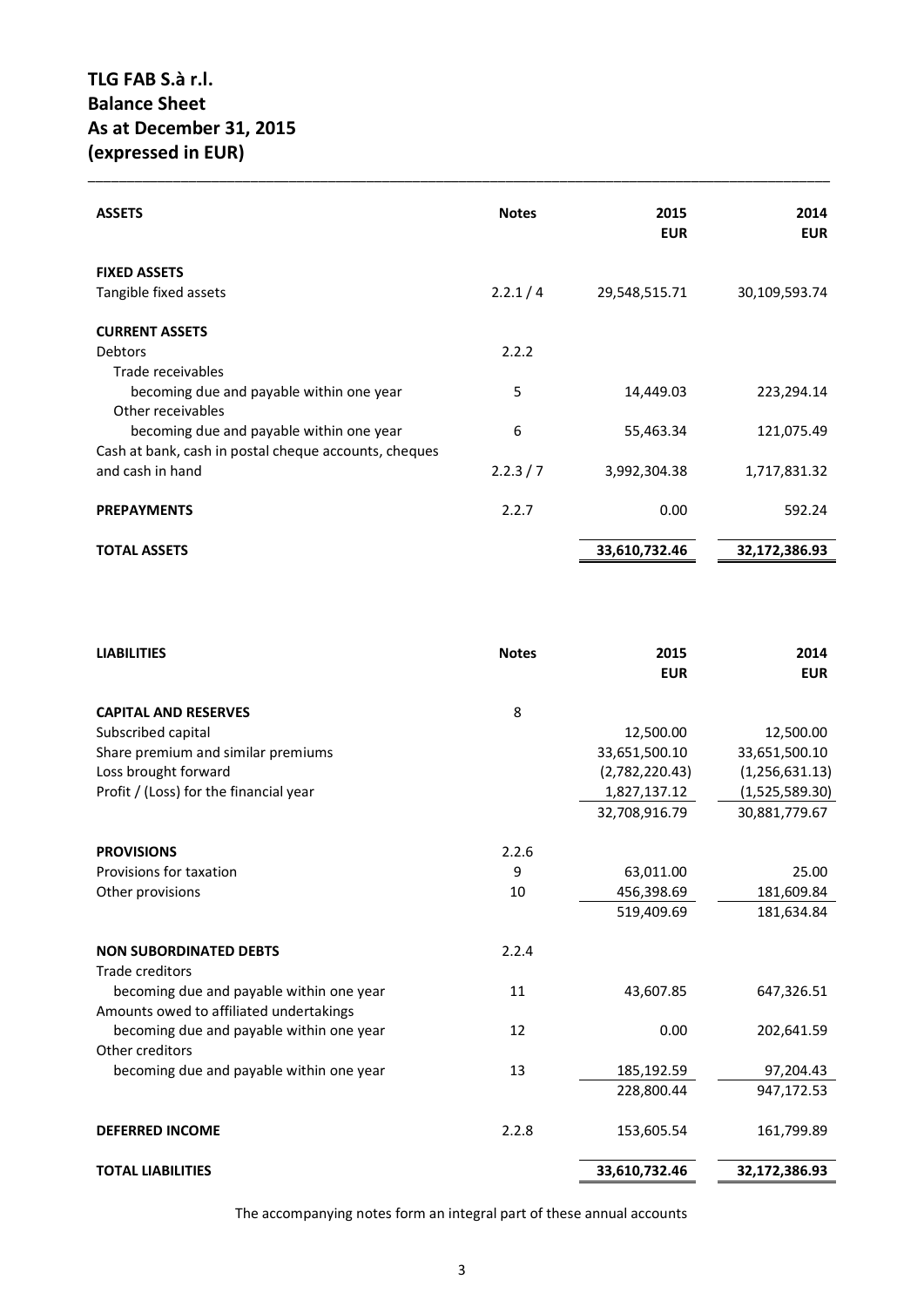## **TLG FAB S.à r.l. Profit and Loss Account For the year ended December 31, 2015 (expressed in EUR)**

| <b>CHARGES</b>                                   | <b>Notes</b> | 2015<br><b>EUR</b> | 2014<br><b>EUR</b> |
|--------------------------------------------------|--------------|--------------------|--------------------|
| Other external charges                           | 14           | 145,008.60         | 817,068.72         |
| Value adjustments                                |              |                    |                    |
| on formation expenses and on tangible and        |              |                    |                    |
| intangible fixed assets                          | 4            | 561,078.03         | 561,078.03         |
| on current assets                                | 2.2.2        | 24,432.45          | 0.00               |
| Other operating charges                          | 15           | 1,992,976.93       | 2,412,264.42       |
| Interest and other financial charges             |              |                    |                    |
| concerning affiliated undertakings               | 16           | 0.00               | 773,076.05         |
| other interest and similar financial charges     | 17           | 0.00               | 1,199,787.27       |
| <b>Extraordinary charges</b>                     |              | 5,168.75           | 0.00               |
| Income tax                                       | 18           | 62,361.00          | 1,685.00           |
| Other taxes not included in the previous caption | 19           | 3,860.00           | 25.00              |
| Profit for the financial year                    |              | 1,827,137.12       | 0.00               |
| <b>TOTAL CHARGES</b>                             |              | 4,622,022.88       | 5,764,984.49       |

\_\_\_\_\_\_\_\_\_\_\_\_\_\_\_\_\_\_\_\_\_\_\_\_\_\_\_\_\_\_\_\_\_\_\_\_\_\_\_\_\_\_\_\_\_\_\_\_\_\_\_\_\_\_\_\_\_\_\_\_\_\_\_\_\_\_\_\_\_\_\_\_\_\_\_\_\_\_\_\_\_\_\_\_\_\_\_\_\_\_\_\_\_\_\_\_

| <b>INCOME</b>                             | <b>Notes</b> | 2015<br><b>EUR</b> | 2014<br><b>EUR</b> |
|-------------------------------------------|--------------|--------------------|--------------------|
| Net turnover                              | 2.2.9 / 20   | 3,353,173.43       | 2,986,697.09       |
| Other operating income                    | 2.2.10 / 21  | 1,263,737.53       | 1,252,687.05       |
| Other interest and other financial income |              | 2,914.73           | 11.05              |
| Extraordinary income                      |              | 2,197.19           | 0.00               |
| Loss for the financial year               |              | 0.00               | 1,525,589.30       |
| <b>TOTAL INCOME</b>                       |              | 4,622,022.88       | 5,764,984.49       |

The accompanying notes form an integral part of these annual accounts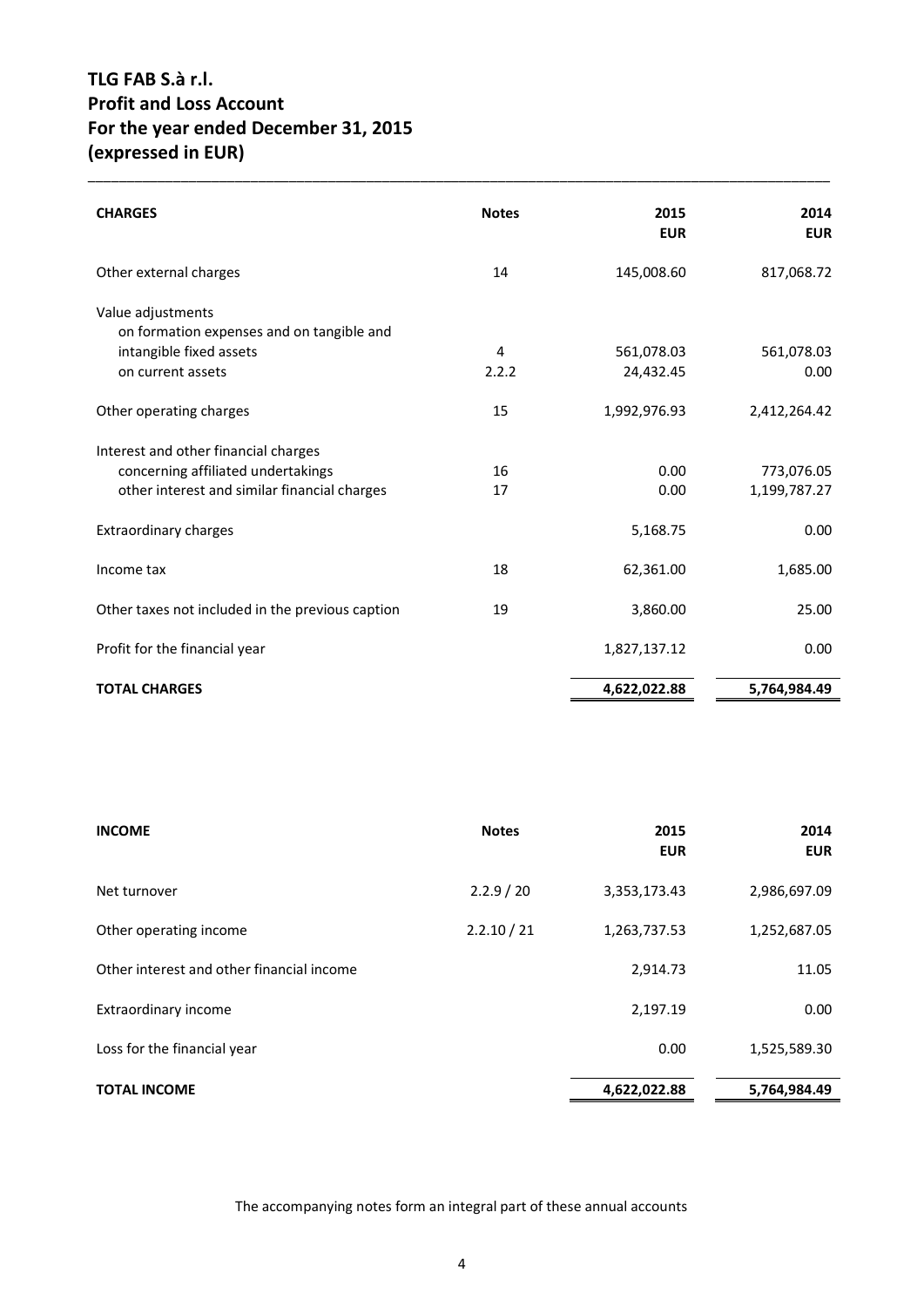#### **Note 1 – General**

**TLG FAB S.à r.l.** (the "Company") was incorporated on March 14, 2011 as a "société à responsabilité limitée", within the definition of the Luxembourg law of August 10, 1915 on commercial companies, as amended, for an unlimited period of time. The Company was incorporated under the name EPISO Berlin Office Immobilien S.à r.l. In the extraordinary meeting of shareholders held before Maître Henri Hellinckx on September 30, 2014, the Company's name was changed to TLG FAB S.à r.l.

\_\_\_\_\_\_\_\_\_\_\_\_\_\_\_\_\_\_\_\_\_\_\_\_\_\_\_\_\_\_\_\_\_\_\_\_\_\_\_\_\_\_\_\_\_\_\_\_\_\_\_\_\_\_\_\_\_\_\_\_\_\_\_\_\_\_\_\_\_\_\_\_\_\_\_\_\_\_\_\_\_\_\_\_\_\_\_\_\_\_\_\_\_\_\_\_

The registered office of the Company is established at 2, avenue Gaston Diderich, L-1420 Luxembourg.

According to the Company's articles of association, the financial year starts on January 1<sup>st</sup> and ends on December 31<sup>st</sup> of each year.

The Company's purpose is the creation, holding, development and realisation of a portfolio, consisting of interests and rights of any kind and of any other form of investment in entities of the Grand Duchy of Luxembourg and in foreign entities, whether such entities exist or are to be created, especially by way of subscription, acquisition by purchase, sale or exchange of securities or rights of any kind whatsoever, such as any equity instruments, debt instruments, patents and licenses, as well as the administration and control of such portfolio.

The Company may grant any form of security for the performance of any obligations of the Company or of any entity, in which it holds a direct or indirect interest or right of any kind or in which the Company has invested in any other manner or which forms part of the same group of entities as the Company, or of any director or any other officer or agent of the Company or of any entity, in which it holds a direct or indirect interest or right of any kind or in which the Company has invested in any other manner or which forms part of the same group of entities as the Company.

The Company may further lend funds or otherwise assist any entity, in which it holds a direct or indirect interest or right of any kind or in which the Company has invested in any other manner or which forms part of the same group of entities as the Company.

An additional purpose of the Company is the acquisition and sale of real estate properties either in the Grand Duchy of Luxembourg or abroad, including the direct or indirect holding of participations in Luxembourg or foreign companies, the principal object of which is the acquisition, development, promotion, sale, management and/or lease of real estate properties.

The Company may carry out all transactions, which directly or indirectly serve its purpose. Within such purpose, the Company may especially:

- raise funds through borrowing in any form or by issuing any securities or debt instruments, including bonds, by accepting any other form of investment or by granting any rights of whatever nature, subject to the terms and conditions of the law;
- participate in the incorporation, development and/or control of any entity in the Grand Duchy of Luxembourg or abroad; and
- act as a partner/shareholder with unlimited or limited liability for the debts and obligations of any Luxembourg or foreign entities.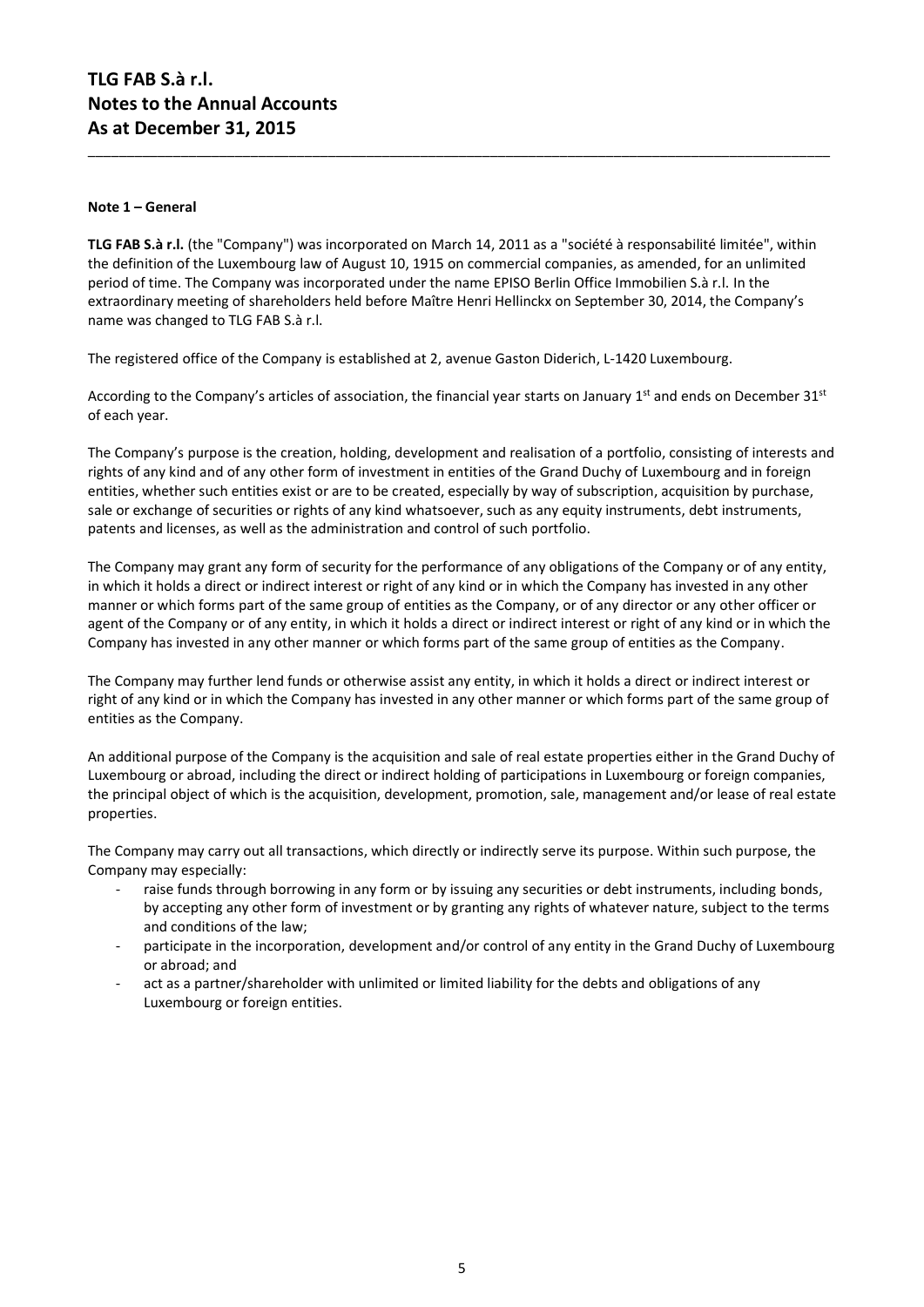#### **Note 2 – Principles, rules and valuation methods**

#### **2.1 General principles**

The annual accounts are prepared in conformity with the Luxembourg legal and regulatory requirements and according to generally accepted accounting principles applicable in Luxembourg. The accounting policies and valuation principles are, apart from those enforced by the law, determined and applied by the Management.

\_\_\_\_\_\_\_\_\_\_\_\_\_\_\_\_\_\_\_\_\_\_\_\_\_\_\_\_\_\_\_\_\_\_\_\_\_\_\_\_\_\_\_\_\_\_\_\_\_\_\_\_\_\_\_\_\_\_\_\_\_\_\_\_\_\_\_\_\_\_\_\_\_\_\_\_\_\_\_\_\_\_\_\_\_\_\_\_\_\_\_\_\_\_\_\_

#### **2.2 Significant rules and valuation methods**

The significant valuation rules of the Company can be summarised as follows:

#### 2.2.1. Tangible fixed assets

The tangibles fixed assets are valued at their acquisition cost including the incidental costs of acquisition or at their production cost, reduced by accumulated value adjustments. The tangible assets are depreciated over their estimated useful lives. The applicable rate of depreciation for buildings is 3% per annum on a straight line basis. Land is not depreciated.

If the management determines that a permanent impairment has occurred in the value of a tangible asset, a value adjustment is made in order to reflect that loss. This value adjustment may not be continued if the reasons for which they were made have ceased to apply.

#### 2.2.2 Debtors

Debtors are recorded at their nominal value. A value adjustment is made when their reimbursement is partly or completely in doubt. These value adjustments may not be continued if the reasons for which the value adjustments were made have ceased to apply.

#### 2.2.3 Cash at bank and in hand

Cash at bank and in hand is valued at its nominal value.

#### 2.2.4 Debts

Debts are recorded at their repayment value.

#### 2.2.5 Foreign currency translation

The Company maintains its accounting records in EUR and the annual accounts are expressed in EUR. The cost of investment expressed in a currency other than EUR is translated into EUR at historic rate.

- All the other assets expressed in currencies other than EUR are valued individually at the lower of their value translated into EUR at historic rates or at exchange rates prevailing at the balance sheet date.
- All liabilities expressed in a currency other than EUR are valued individually at the higher of their value translated at historic rates or at the exchange rates prevailing at the balance sheet date.
- Income and expenses in currencies other than EUR are translated into EUR at the exchange rates prevailing at the payment date.
- Consequently, only realised foreign exchange gain or losses and unrealised foreign exchange losses are reflected into the profit and loss account.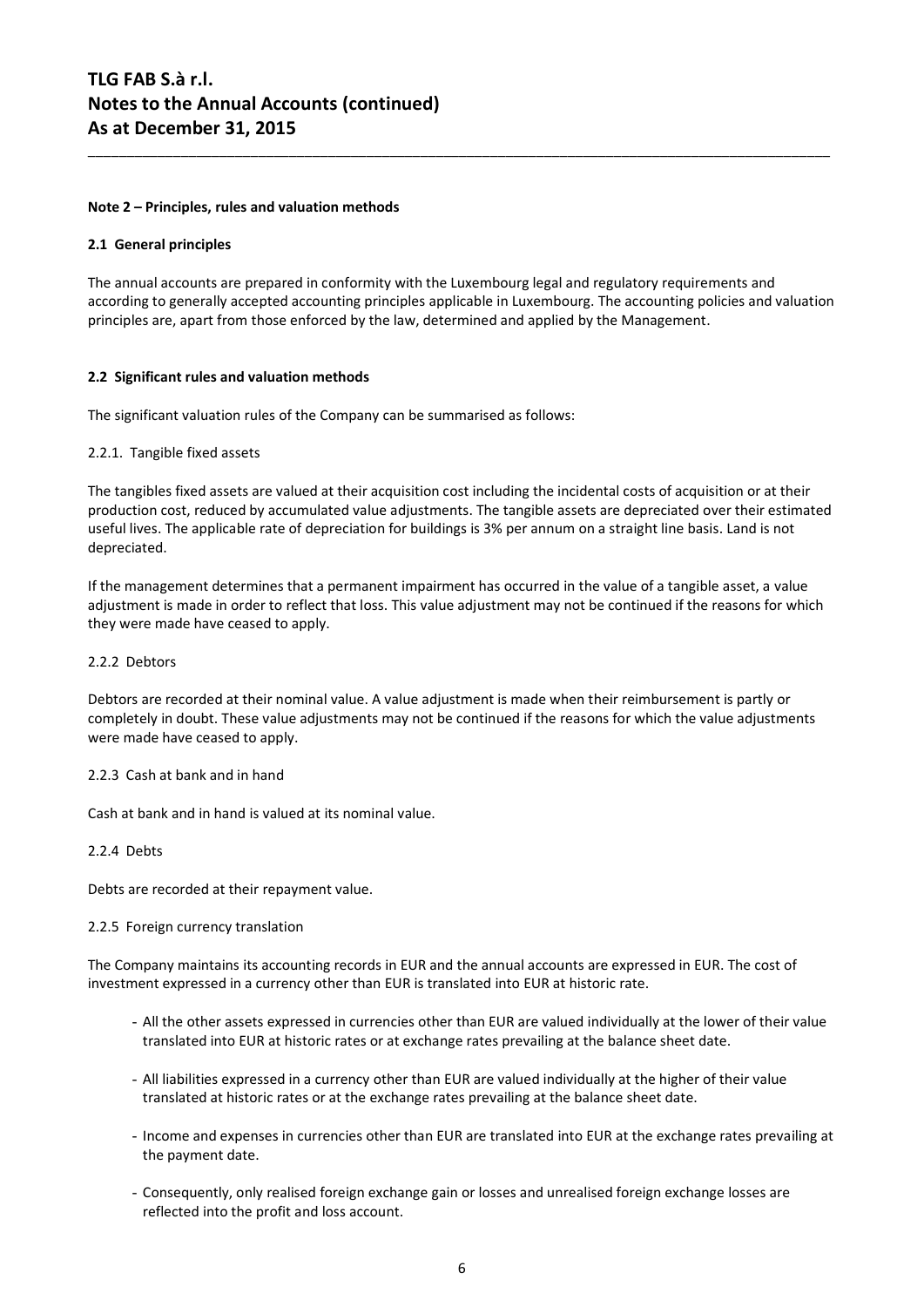#### 2.2.6 Provisions

Provisions are determined at the end of the year. Provisions set up in previous years are reviewed regularly and may be written back to the profit and loss account.

\_\_\_\_\_\_\_\_\_\_\_\_\_\_\_\_\_\_\_\_\_\_\_\_\_\_\_\_\_\_\_\_\_\_\_\_\_\_\_\_\_\_\_\_\_\_\_\_\_\_\_\_\_\_\_\_\_\_\_\_\_\_\_\_\_\_\_\_\_\_\_\_\_\_\_\_\_\_\_\_\_\_\_\_\_\_\_\_\_\_\_\_\_\_\_\_

#### 2.2.7 Prepayments

Prepayments includes expenditure incurred during the financial year, which relates to a subsequent financial year.

#### 2.2.8 Deferred income

Deferred income includes income received during the financial year, which relates to a subsequent financial year.

#### 2.2.9 Net turnover

Turnover is stated net of value added tax on an accruals basis.

#### 2.2.10 Other operating income

Other operating income is stated net of value added tax on an accrual basis.

#### **Note 3 – Comparative figures**

The comparative figures for the year ended December 31, 2014 have been reclassified in certain cases in order to ensure the comparability between the two years. These reclassifications neither impact the results for the year ended as at December 31, 2014 nor the equity as of that date.

In particular an amount of EUR 65,597.97 has been reclassified from Trade receivables to Other receivables, since the amount consisted of accrued income instead of receivables billed.

Furthermore the balance of Cash at bank, cash in postal cheque accounts, cheques and cash in hand was increased with an amount of EUR 87,464.41. The increase consists of cash held in the various tenant deposit accounts, opened in the name of the Company. The balance of Other creditors was increased with the same amount, to reflect the corresponding liability towards the tenants.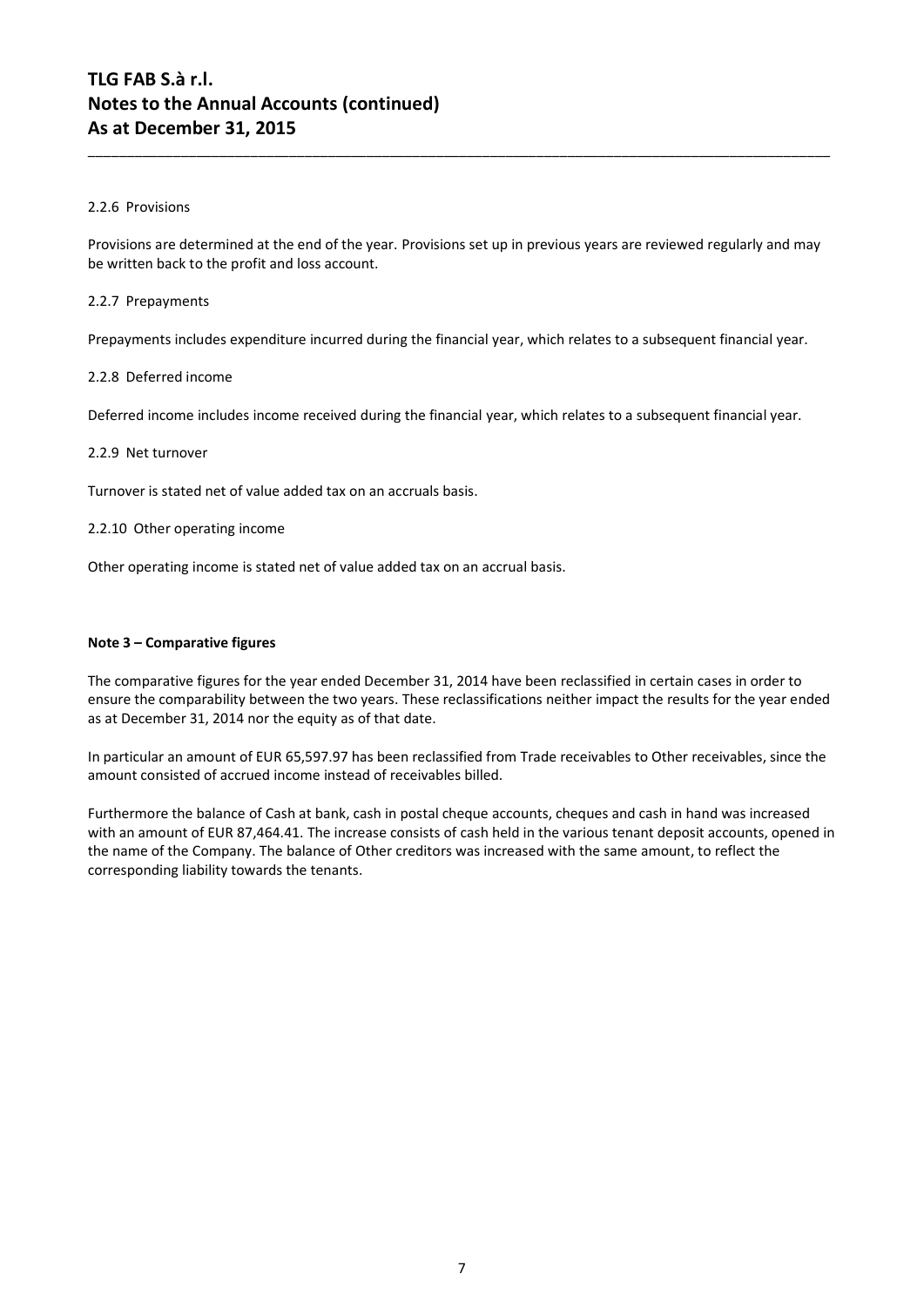#### **Note 4 – Tangible fixed assets**

The tangible fixed assets consist of real estate properties located in Leipzig, Germany, which the Company acquired in 2012.

\_\_\_\_\_\_\_\_\_\_\_\_\_\_\_\_\_\_\_\_\_\_\_\_\_\_\_\_\_\_\_\_\_\_\_\_\_\_\_\_\_\_\_\_\_\_\_\_\_\_\_\_\_\_\_\_\_\_\_\_\_\_\_\_\_\_\_\_\_\_\_\_\_\_\_\_\_\_\_\_\_\_\_\_\_\_\_\_\_\_\_\_\_\_\_\_

The movements for the year are as follows:

|                                      | Land<br><b>EUR</b> | <b>Building</b><br><b>EUR</b> | <b>Total</b><br><b>EUR</b> |
|--------------------------------------|--------------------|-------------------------------|----------------------------|
| <b>Gross book value</b>              |                    |                               |                            |
| Opening balance                      | 12,996,722.77      | 18,702,601.07                 | 31,699,323.84              |
| Additions for the year               | 0.00               | 0.00                          | 0.00                       |
| Closing balance                      | 12,996,722.77      | 18,702,601.07                 | 31,699,323.84              |
| <b>Accumulated value adjustments</b> |                    |                               |                            |
| Opening balance                      | 0.00               | (1,589,730.10)                | (1,589,730.10)             |
| Charge for the year                  | 0.00               | (561,078.03)                  | (561,078.03)               |
| Closing balance                      | 0.00               | (2, 150, 808.13)              | (2, 150, 808.13)           |
| Net book value - opening balance     | 12,996,722.77      | 17,112,870.97                 | 30,109,593.74              |
|                                      |                    |                               |                            |
| Net book value - closing balance     | 12,996,722.77      | 16,551,792.94                 | 29,548,515.71              |

Management believes that there is no permanent diminution in value of the tangible assets as at December 31, 2015.

A land charge over the properties is granted to Deutsche Postbank AG (refer to note 23).

#### **Note 5 – Trade receivables**

Trade receivables consist of rent and service charges receivables from tenants for an amount of EUR 14,449.03 (2014: EUR 223,294.14).

#### **Note 6 – Other receivables**

Other receivables becoming due and payable within one year can be disclosed as follows:

|                                             | 2015<br><b>EUR</b> | 2014<br><b>EUR</b> |
|---------------------------------------------|--------------------|--------------------|
| Accrued income from parking lease agreement | 53,117.34          | 51,137.67          |
| Rent deposit office lease Luxembourg office | 2,346.00           | 2,346.00           |
| VAT receivable Germany                      | 0.00               | 36,477.06          |
| VAT receivable Luxembourg                   | 0.00               | 16,654.46          |
| Accrued service charge income               | 0.00               | 14,460.30          |
|                                             | 55,463.34          | 121,075.49         |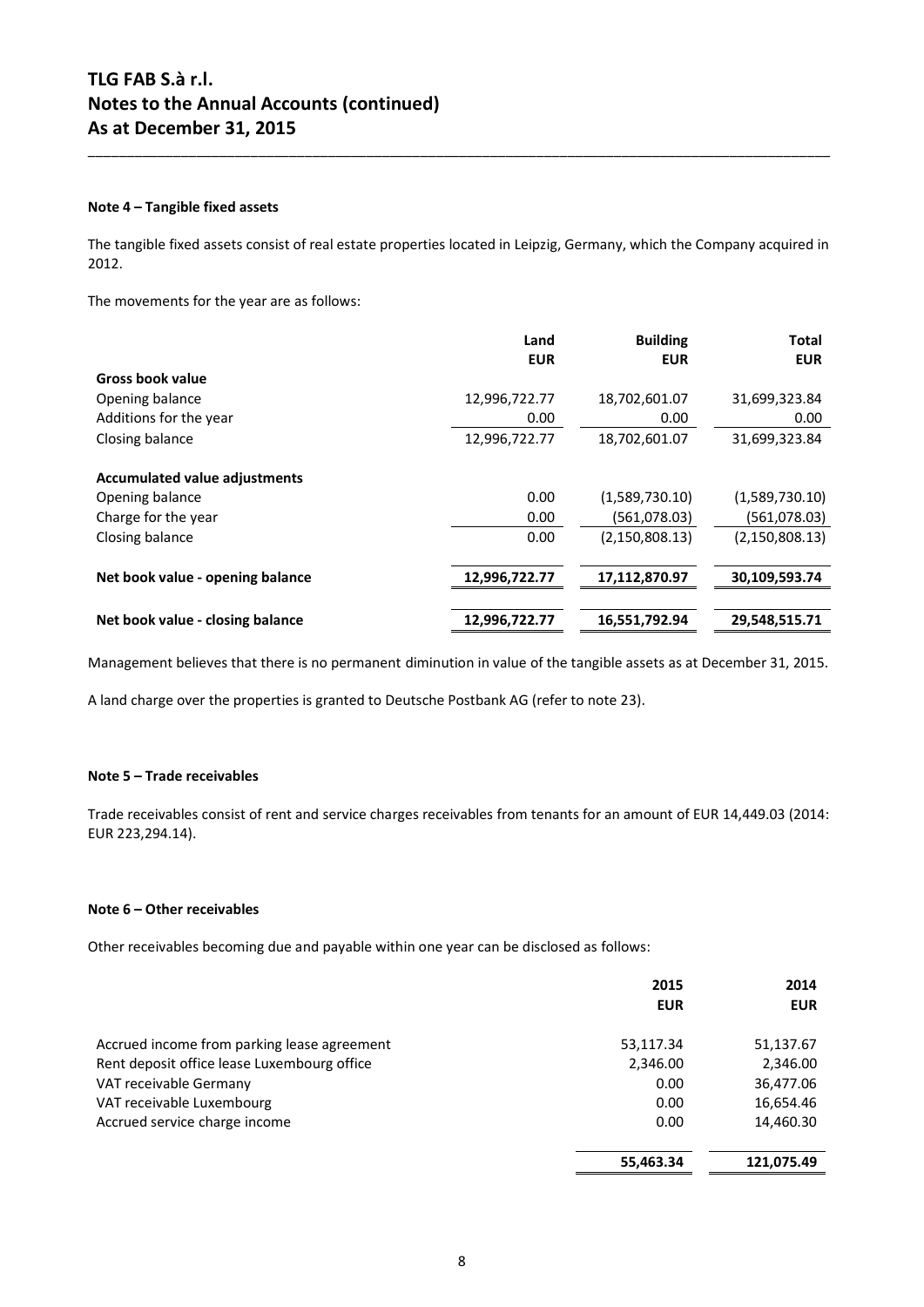#### **Note 7 – Cash at bank, cash in postal cheque accounts, cheques and cash in hand**

Cash at bank, cash in postal cheque accounts, cheques and cash in hand includes an amount of EUR 97,247.15 (2014: 97,204.13) of cash deposits received from tenants held in tenant deposit accounts. The corresponding liability towards the tenants is recorded in the balance sheet under Other creditors (refer to note 13).

\_\_\_\_\_\_\_\_\_\_\_\_\_\_\_\_\_\_\_\_\_\_\_\_\_\_\_\_\_\_\_\_\_\_\_\_\_\_\_\_\_\_\_\_\_\_\_\_\_\_\_\_\_\_\_\_\_\_\_\_\_\_\_\_\_\_\_\_\_\_\_\_\_\_\_\_\_\_\_\_\_\_\_\_\_\_\_\_\_\_\_\_\_\_\_\_

#### **Note 8 – Capital and reserves**

The movements for the year are as follows:

|                                      | <b>Subscribed</b><br>capital | <b>Share</b><br>premium and<br>similar<br>premiums | Loss brought<br>forward | Loss for the<br>financial year | <b>Total</b>  |
|--------------------------------------|------------------------------|----------------------------------------------------|-------------------------|--------------------------------|---------------|
|                                      | <b>EUR</b>                   | <b>EUR</b>                                         | <b>EUR</b>              | <b>EUR</b>                     | <b>EUR</b>    |
| <b>Opening balance</b>               | 12,500.00                    | 33,651,500.10                                      | (1,256,631.13)          | (1,525,589.30)                 | 30,881,779.67 |
| Allocation of prior<br>year's result | 0.00                         | 0.00                                               | (1,525,589.30)          | 1,525,589.30                   | 0.00          |
| Result for the<br>financial year     | 0.00                         | 0.00                                               | 0.00                    | 1,827,137.12                   | 1,827,137.12  |
| <b>Closing balance</b>               | 12,500.00                    | 33,651,500.10                                      | (2,782,220.43)          | 1,827,137.12                   | 32,708,916.79 |

#### **Subscribed capital**

The subscribed capital of EUR 12,500.00 is represented by 12,500 shares with a par value of EUR 1.00 fully paid.

#### **Legal reserve**

In accordance with Luxembourg Company Law, the Company is required to transfer a minimum of 5% of its net profit for each financial year to a legal reserve, which is not available for distribution to the shareholders. This requirement ceases to be necessary once the balance of the legal reserve reaches 10% of the issued share capital.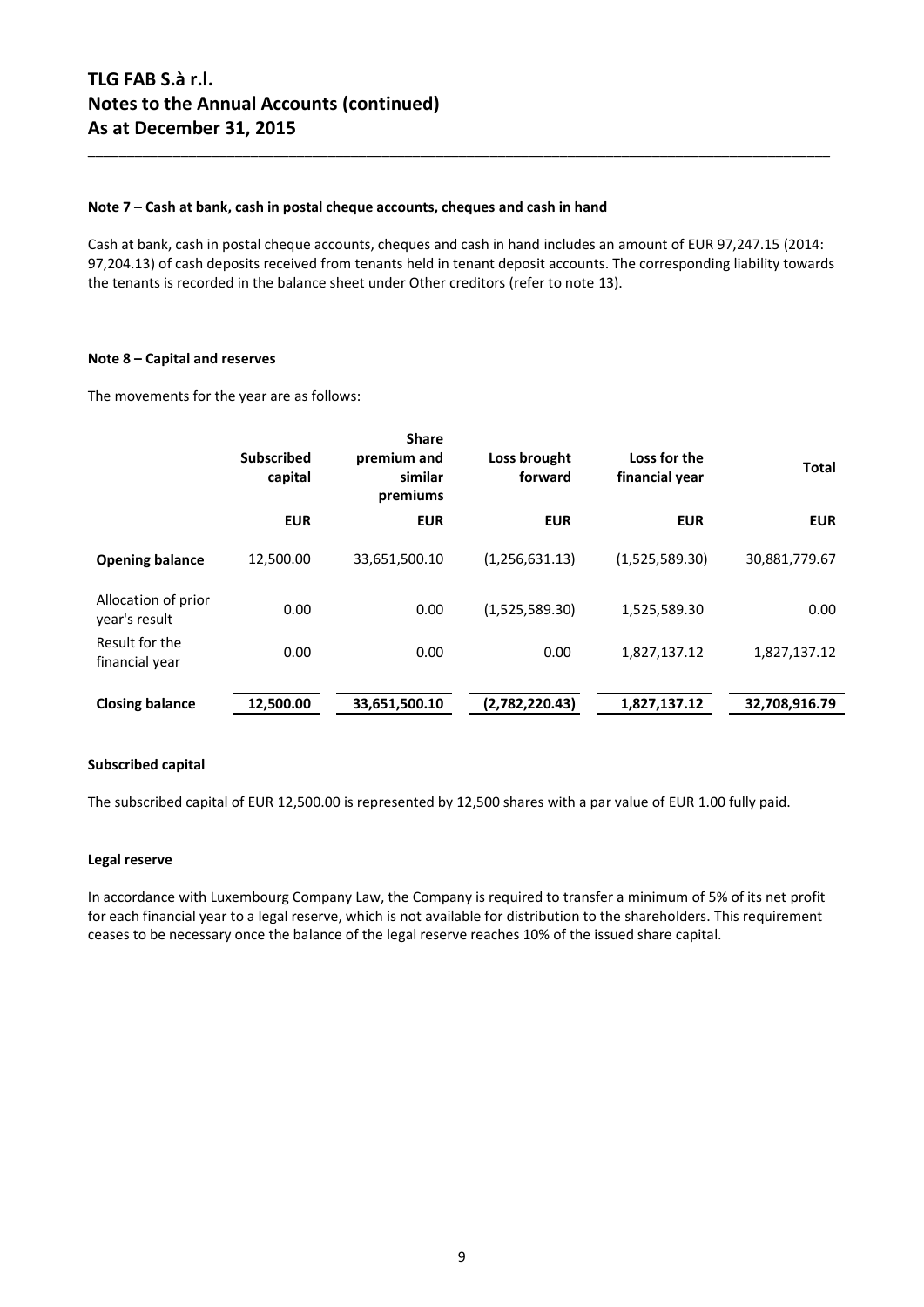#### **Note 9 – Provisions for taxation**

Provisions for taxation can be disclosed as follows:

|                                                           | 2015<br><b>EUR</b>    | 2014<br><b>EUR</b> |
|-----------------------------------------------------------|-----------------------|--------------------|
| Corporate income tax Germany<br>Net wealth tax Luxembourg | 59,151.00<br>3,860.00 | 0.00<br>25.00      |
|                                                           | 63,011.00             | 25.00              |

\_\_\_\_\_\_\_\_\_\_\_\_\_\_\_\_\_\_\_\_\_\_\_\_\_\_\_\_\_\_\_\_\_\_\_\_\_\_\_\_\_\_\_\_\_\_\_\_\_\_\_\_\_\_\_\_\_\_\_\_\_\_\_\_\_\_\_\_\_\_\_\_\_\_\_\_\_\_\_\_\_\_\_\_\_\_\_\_\_\_\_\_\_\_\_\_

#### **Note 10 – Other provisions**

Other provisions can be disclosed as follows:

|                                   | 2015       | 2014       |
|-----------------------------------|------------|------------|
|                                   | <b>EUR</b> | <b>EUR</b> |
| Maintenance costs                 | 344,820.12 | 76,666.39  |
| Service charge expenditure        | 58,455.00  | 58,304.17  |
| Professional fees                 | 51,269.39  | 31,000.00  |
| Non recoverable property expenses | 1,628.68   | 15,483.72  |
| <b>Others</b>                     | 225.50     | 155.56     |
|                                   | 456,398.69 | 181,609.84 |

#### **Note 11 – Trade creditors**

Trade creditors can be disclosed as follows:

|                   | 2015<br><b>EUR</b> | 2014<br>EUR |
|-------------------|--------------------|-------------|
| Supplier payables | 43,607.85          | 647,326.51  |
|                   | 43,607.85          | 647,326.51  |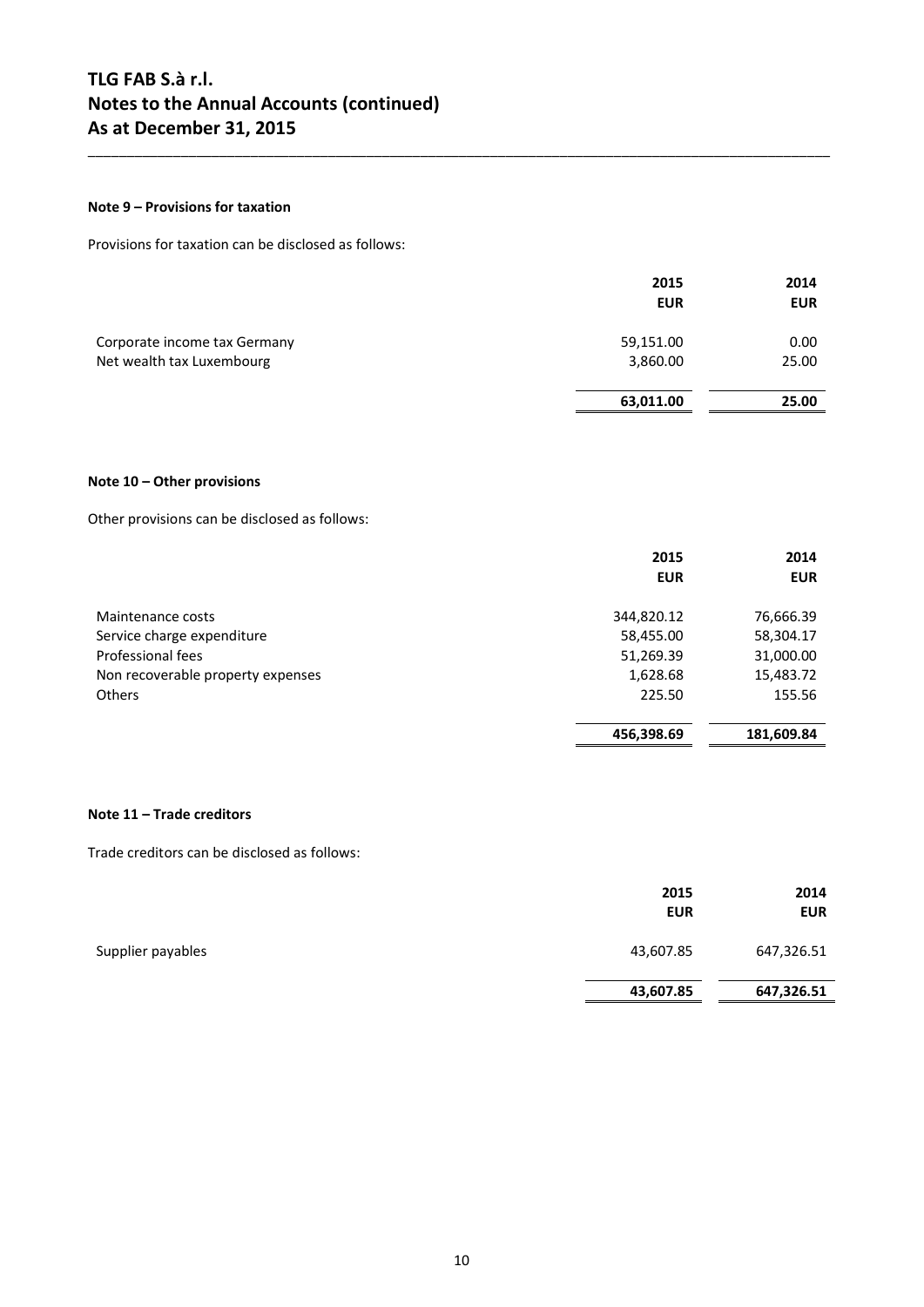#### **Note 12 – Amounts owed to affiliated undertakings**

Amounts owed to affiliated undertakings becoming due and payable within one year can be disclosed as follows:

\_\_\_\_\_\_\_\_\_\_\_\_\_\_\_\_\_\_\_\_\_\_\_\_\_\_\_\_\_\_\_\_\_\_\_\_\_\_\_\_\_\_\_\_\_\_\_\_\_\_\_\_\_\_\_\_\_\_\_\_\_\_\_\_\_\_\_\_\_\_\_\_\_\_\_\_\_\_\_\_\_\_\_\_\_\_\_\_\_\_\_\_\_\_\_\_

|                                                                           | 2015<br><b>EUR</b> | 2014<br><b>EUR</b> |
|---------------------------------------------------------------------------|--------------------|--------------------|
| TLG IMMOBILIEN AG - accrued interest on shareholder loan                  | 0.00               | 181,663.85         |
| Wisteria Participations I S.à r.l. - accrued interest on shareholder loan | 0.00               | 11,605.24          |
| TLG IMMOBILIEN AG - land register fees payable                            | 0.00               | 9,372.50           |
|                                                                           | 0.00               | 202.641.59         |

#### **Note 13 – Other creditors**

Other creditors becoming due and payable within one year can be disclosed as follows:

|                                             | 2015<br><b>EUR</b> | 2014<br><b>EUR</b> |
|---------------------------------------------|--------------------|--------------------|
| Rent deposits received from tenants         | 97,247.15          | 97,204.43          |
| VAT payable Germany                         | 42,840.33          | 0.00               |
| Rent and service charges payable to tenants | 40,392.60          | 0.00               |
| VAT payable Luxembourg                      | 4,712.51           | 0.00               |
|                                             | 185,192.59         | 97,204.43          |

#### **Note 14 – Other external charges**

Other external charges can be disclosed as follows:

|                                                               | 2015       | 2014       |
|---------------------------------------------------------------|------------|------------|
|                                                               | <b>EUR</b> | <b>EUR</b> |
| Professional fees                                             | 70,838.00  | 167,881.83 |
| Management fees Wisteria Investment Management S.à r.l.       | 26,375.00  | 10,000.00  |
| Non-recoverable VAT                                           | 11,356.74  | 116,258.34 |
| Rent office Luxembourg                                        | 10,233.30  | 0.00       |
| Travel & entertainment expenses                               | 9,038.28   | 0.00       |
| Leasing commissions                                           | 7,000.00   | 260,355.92 |
| Accounting software license fees                              | 5,542.59   | 0.00       |
| <b>Others</b>                                                 | 2,976.69   | 1,547.52   |
| <b>Bank charges</b>                                           | 1,648.00   | 3,580.46   |
| Management fees EPISO Luxembourg Holding S.a r.l.             | 0.00       | 131,937.86 |
| Asset management fees Caleus Commercial Asset Management GmbH | 0.00       | 102,141.79 |
| Land register fees                                            | 0.00       | 23,365.00  |
|                                                               | 145,008.60 | 817,068.72 |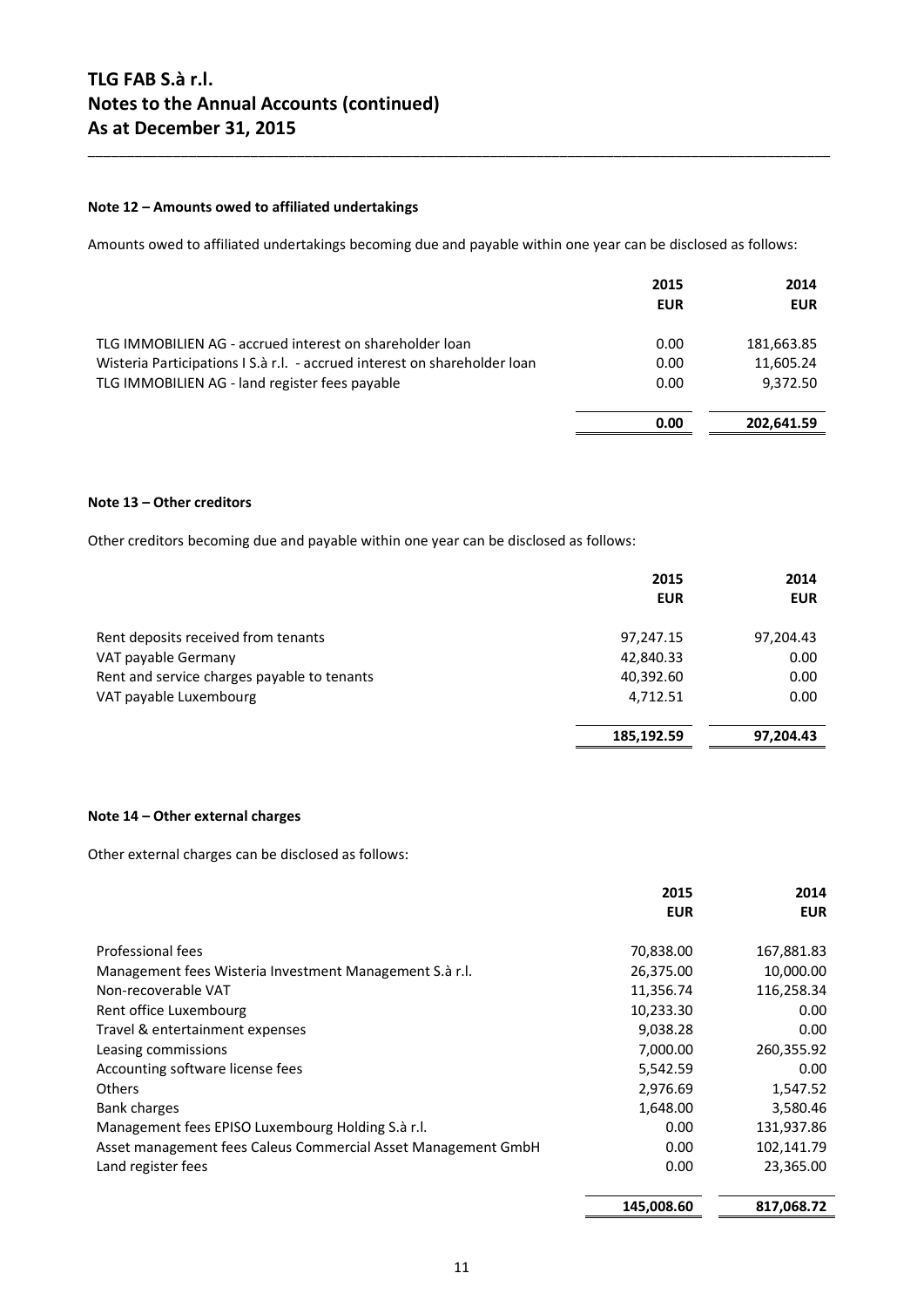#### **Note 15 – Other operating charges**

Other operating charges can be disclosed as follows:

|                                             | 2015<br><b>EUR</b> | 2014<br><b>EUR</b> |
|---------------------------------------------|--------------------|--------------------|
| Service charge expenditure - recoverable    | 1,345,595.63       | 1,310,397.27       |
| Maintenance and repair fees non-recoverable | 602,565.75         | 1,092,457.11       |
| Other property costs - non recoverable      | 44,815.55          | 9,410.04           |
|                                             | 1,992,976.93       | 2,412,264.42       |

\_\_\_\_\_\_\_\_\_\_\_\_\_\_\_\_\_\_\_\_\_\_\_\_\_\_\_\_\_\_\_\_\_\_\_\_\_\_\_\_\_\_\_\_\_\_\_\_\_\_\_\_\_\_\_\_\_\_\_\_\_\_\_\_\_\_\_\_\_\_\_\_\_\_\_\_\_\_\_\_\_\_\_\_\_\_\_\_\_\_\_\_\_\_\_\_

#### **Note 16 – Interest and other financial charges concerning affiliated undertakings**

Interest and other financial charges concerning affiliated undertakings can be disclosed as follows:

|                                                                 | 2015       | 2014       |
|-----------------------------------------------------------------|------------|------------|
|                                                                 | <b>EUR</b> | <b>EUR</b> |
| For the period from January 1, 2014 until September 30, 2014    |            |            |
| Interest on loan EPISO Luxembourg Holding S.à r.l.              | 0.00       | 568,210.87 |
| Interest on loan Caleus Investment Partners Resi Eins GmbH & Co | 0.00       | 11,596.14  |
| For the period from October 1, 2014 until December 31, 2014     |            |            |
| Interest on loan TLG IMMOBILIEN AG                              | 0.00       | 181,663.80 |
| Interest on Ioan Wisteria Participations I S.à r.l.             | 0.00       | 11,605.24  |
|                                                                 | 0.00       | 773,076.05 |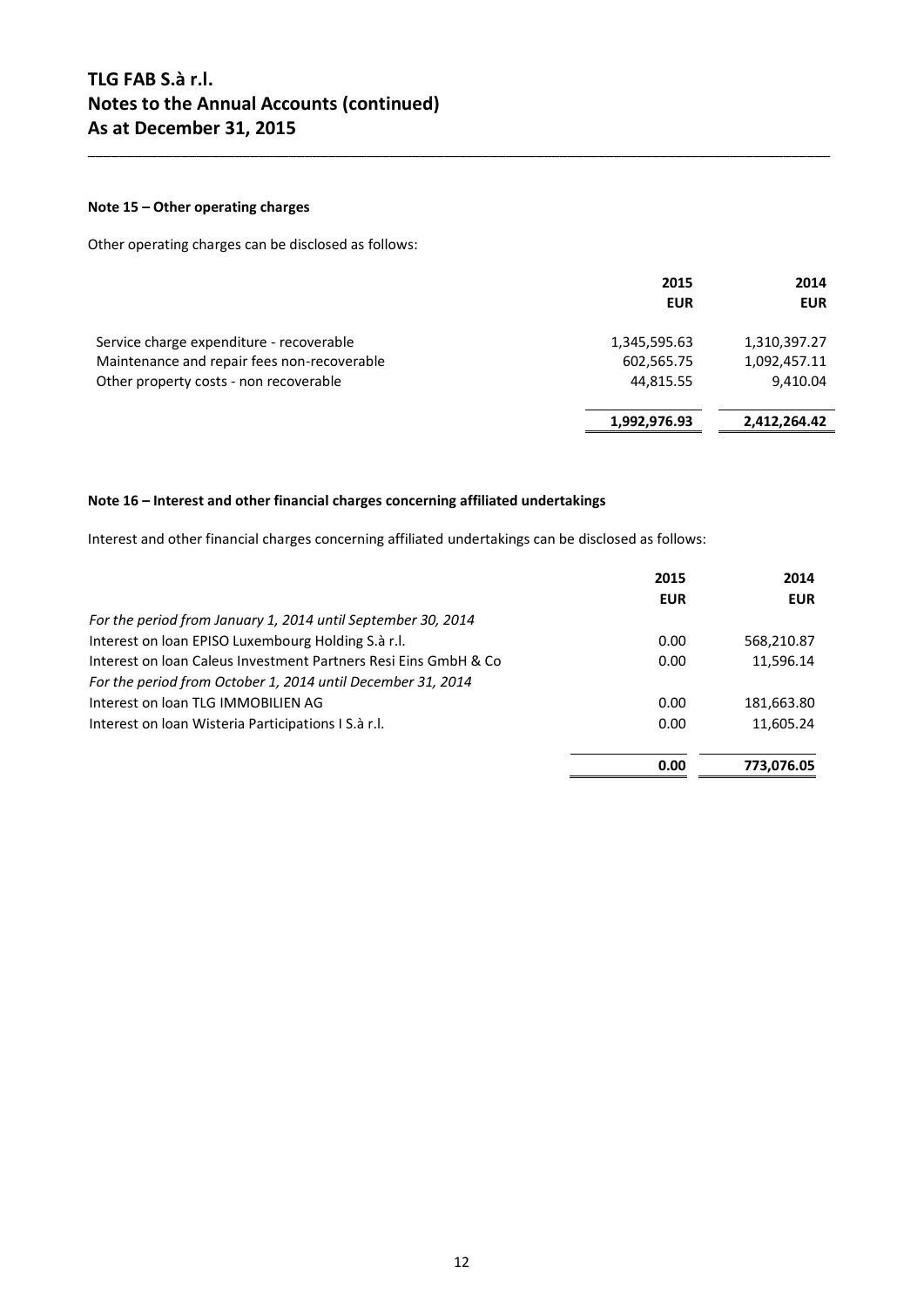#### **Note 17 – Other interest and similar financial charges**

Other interest and similar financial charges can be disclosed as follows:

|                                       | 2015<br><b>EUR</b> | 2014<br><b>EUR</b> |
|---------------------------------------|--------------------|--------------------|
| Interest on Joan Landesbank Berlin AG | 0.00               | 356,894.67         |
| Breakage cost SWAP                    | 0.00               | 407,000.00         |
| Interest on SWAP                      | 0.00               | 175,125.62         |
| Prepayment fee Landesbank Berlin AG   | 0.00               | 194,750.00         |
| Amortisation prepaid premium CAP      | 0.00               | 66,016.98          |
|                                       | 0.00               | 1,199,787.27       |

\_\_\_\_\_\_\_\_\_\_\_\_\_\_\_\_\_\_\_\_\_\_\_\_\_\_\_\_\_\_\_\_\_\_\_\_\_\_\_\_\_\_\_\_\_\_\_\_\_\_\_\_\_\_\_\_\_\_\_\_\_\_\_\_\_\_\_\_\_\_\_\_\_\_\_\_\_\_\_\_\_\_\_\_\_\_\_\_\_\_\_\_\_\_\_\_

On February 29, 2012, the Company entered into a SWAP agreement with Landesbank Berlin AG with maturity date March 31, 2016. Upon repayment of the loan on September 30, 2014, the SWAP agreement was terminated. Landesbank Berlin AG charged a breakage fee of EUR 407,000.00.

On February 29, 2012, the Company entered into a CAP agreement with Landesbank Berlin AG with maturity date March 31, 2016. In 2012, the Company paid a premium, which was capitalised on the balance sheet as prepaid expenses and amortised over the life of the CAP agreement. Upon repayment of the loan on September 30, 2014, the CAP agreement was terminated. The remaining outstanding balance of the prepaid premium on the CAP was amortised in full.

#### **Note 18 – Income tax**

Income tax can be disclosed as follows:

|                                                             | 2015<br><b>EUR</b> | 2014<br><b>EUR</b> |
|-------------------------------------------------------------|--------------------|--------------------|
| Corporate income tax Germany                                | 59,151.00          | 0.00               |
| Corporate income tax Luxembourg - current year              | 3,210.00           | 3,210.00           |
| Corporate income tax Luxembourg - reimbursement prior years | 0.00               | (1,525.00)         |
|                                                             | 62,361.00          | 1,685.00           |

The Company is subject to the applicable general tax regulations in Luxembourg.

The current income arising from the real estate located in Germany and capital gains realised on the sale of such real estate will not be taxable in Luxembourg but in Germany in accordance with the Luxembourg – Germany double tax treaty.

#### **Note 19 – Other taxes not included in the previous caption**

Other taxes not included in the previous caption consist of net wealth tax Luxembourg.